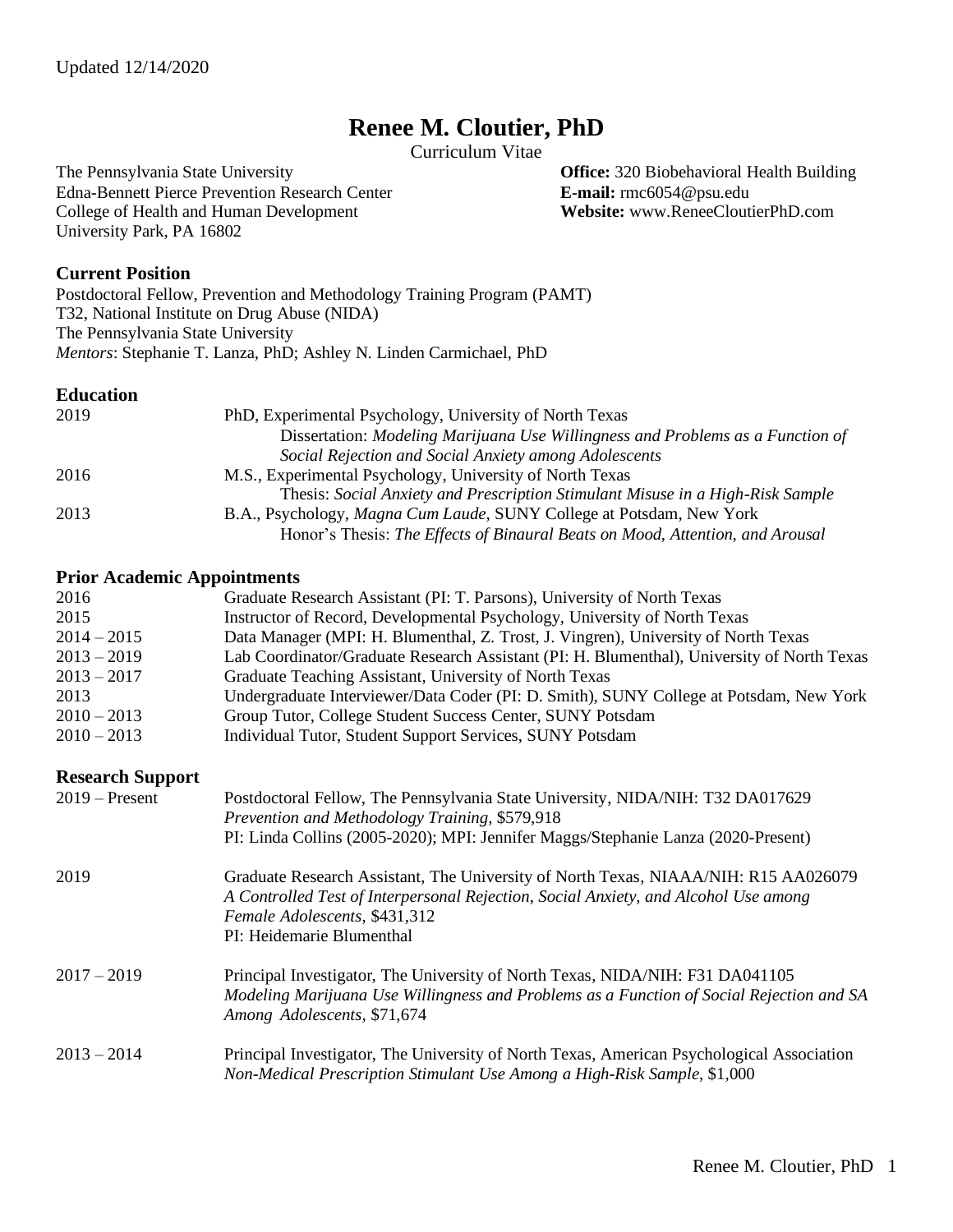# **Honors and Awards**

| Divisions and Societies |                                                                                   |
|-------------------------|-----------------------------------------------------------------------------------|
| 2020                    | Society for Prevention Research Abstract of Distinction                           |
| 2020                    | NIDA R13 Travel Award to APA/Division 50 (\$750)                                  |
| 2018                    | NIDA R13 Travel Award to APA/Division 50 (\$650)                                  |
| 2018                    | Research Society on Alcoholism (RSA) Student Merit Award (\$160 and registration) |
| 2017                    | APA Division 50 Poster Award Recipient ( $3rd$ Place - \$100 and membership)      |
| 2017                    | <b>ABCT</b> Addictive Behaviors Special Interest Group Trainee Spotlight          |
| 2016                    | APA Division 50 Innovative Research Grant (Honorable Mention)                     |
| 2016                    | ABCT Addictive Behaviors Special Interest Group Student of the Month              |
| 2012                    | Psi Chi Travel Award to Eastern Psychological Association (\$300)                 |

# University of North Texas

| 2019             | Toulouse Dissertation Award for Social Sciences (\$1,000)                            |
|------------------|--------------------------------------------------------------------------------------|
| 2018             | Ernest H. Harrell Memorial Scholarship (\$1,000)                                     |
| 2017             | Ladenberger Honor Student Award for Outstanding Department/University Service        |
| 2016             | Friedersdorff-Boyd Scholarship for Outstanding Psychology Graduate Student (\$1,000) |
| 2015             | Dean's Graduate Student Scholarship (\$500)                                          |
| 2014; 2017       | College of Arts and Science Travel Grant (\$150-400)                                 |
| 2014; 2015; 2017 | Raupe Travel Grant (\$750 each)                                                      |

## SUNY Potsdam

| $5 - 11$ $1 - 100$ |                                                           |  |
|--------------------|-----------------------------------------------------------|--|
| 2012               | Richard DelGuidace Scholarship (\$1,000), Pre-Law Studies |  |

# **Publications (***\*undergraduate mentee; \*\*graduate mentee***)**

## *Manuscripts in Refereed Journals*

- 25. **Cloutier, R. M.**, Anderson, K. G., Kearns, N. T., Carey, C. N., & Blumenthal, H. (in press). An experimental investigation of peer rejection and social anxiety on alcohol and cannabis use willingness: Accounting for social contexts and use cues in the laboratory. *Psychology of Addictive Behaviors.*
- 24. \*McKinnis, S. A., Blumenthal, H., Kearns, N. T., & **Cloutier, R. M.** (in press). Dimensions of attachment and the role of deviant peer affiliation in relation to adolescent alcohol use. *Journal of Psychology and the Behavioral Science, 27,* 58-69.
- 23. Knapp, A. A., Allan, N. P., **Cloutier, R. M.**, Blumenthal, H., Moradi, S., Budney, A. J., & Lord, S. E. (2020). Effects of anxiety sensitivity on cannabis, alcohol, and nicotine use among adolescents: Evaluating pathways through anxiety, withdrawal symptoms, and coping motives. *Journal of Behavioral Medicine.* Advanced Publication.<https://doi.org/10.1007/s10865-020-00182-x> PMC Journal in Process
- 22. Blumenthal, H., **Cloutier, R. M.**, Douglas, M. E., Kearns, N. T., & Carey, C. N. (2020). Desire to drink as a function of laboratory-induced social stress among adolescents. *Journal of Behavior Therapy and Experimental Psychiatry.* Advanced Publication.<https://doi.org/10.1016/j.jbtep.2020.101617> PMC Journal in Process.
- 21. **Cloutier, R. M.**, Bilsky, S. A., Baxley, C., Anderson, K. G., & Blumenthal, H. (2020). Development of a novel social rejection task to explore the unique and overlapping affective features of social anxiety and depression. *Cognitive Therapy and Research.* Advanced Publication. <https://doi.org/10.1007/s10608-020-10152-x> PMC Journal in Process
- 20. Guillot, C. R., Blackledge, S. M., Douglas, M. E., **Cloutier, R. M.**, Liautaud, M. M., Pang, R. D., Kirkpatrick, M. G., & Leventhal, A. M. (2020). Indirect associations of anxiety sensitivity with tobacco, alcohol, and drug use problems through emotional disorder symptoms in adolescents. *Behavioral Medicine, 46*(2), 161-169. [https://doi.org/10.1080/08964289.2019.1573797.](https://doi.org/10.1080/08964289.2019.1573797) PMCID: PMC6821558
- 19. Bilsky, S. A., **Cloutier, R. M.**, Guillot, C. R., Bynion, T. M., & Lewis, S. F. (2019). Relations between parental distress intolerance, adolescent motives for cigarette use, and adolescent cigarette smoking levels. *Substance Use & Misuse, 54*(13), 2207-2217. [https://doi.org/10.1080/10826084.2019.1638937.](https://doi.org/10.1080/10826084.2019.1638937) PMCID: PMC6849207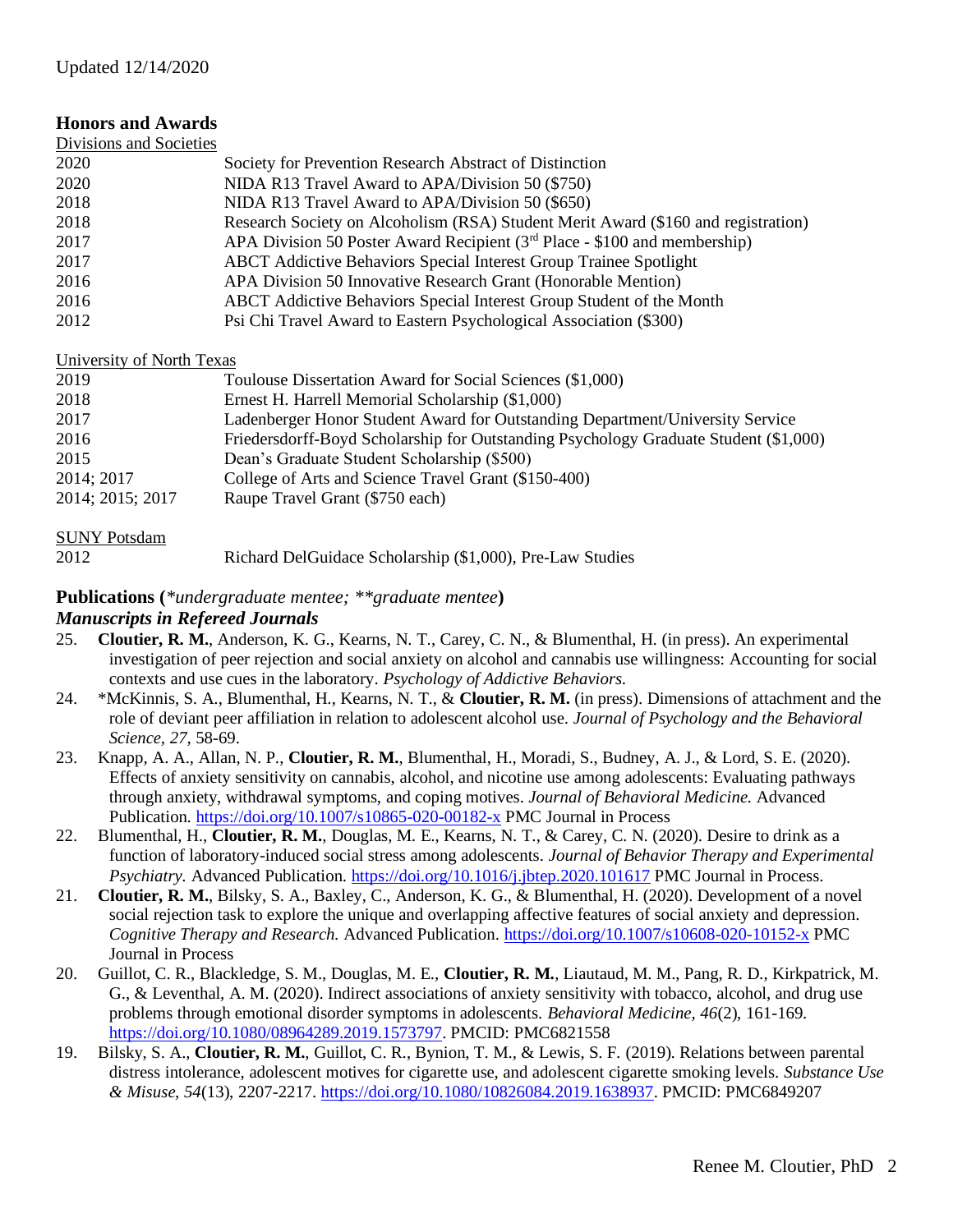- 18. **Cloutier, R. M.**, Kearns, N. T., Knapp, A. A., Contractor, A. A., & Blumenthal, H. (2019). Heterogeneous patterns of marijuana use motives using latent profile analysis. *Substance Use & Misuse, 54*(9), 1485-1498*.*  [https://doi.org/10.1080/10826084.2019.1588325.](https://doi.org/10.1080/10826084.2019.1588325) PMCID: PMC6833943
- 17. **Cloutier, R. M.**, Blumenthal, H., Trim, R. S., Douglas, M. E., & Anderson, K. G. (2019). Real-time social stress response and subsequent alcohol use initiation among female adolescents. *Psychology of Addictive Behaviors*, *33*(3), 254*.* [https://doi.org/10.1037/adb0000454.](https://doi.org/10.1037/adb0000454) PMCID: PMC6483836
- 16. Kearns, N. T., **Cloutier, R. M.**, Carey, C., Contractor, A. A., & Blumenthal, H. (2019). Alcohol and marijuana polysubstance use: Comparison of posttraumatic stress disorder symptom endorsement and severity patterns. *Cannabis, 2*(1), 39-52.<https://doi.org/10.26828/cannabis.2019.01.004>
- 15. **Cloutier, R. M.**, Zamboanga, B. L., Kearns, N. T., Guillot, C. R., & Blumenthal, H. (2019). Associations of perceived drinking motives of parents and friends on adolescents' own drinking motives. *Applied Developmental Science.* [https://doi.org/10.1080/10888691.2018.1537792.](https://doi.org/10.1080/10888691.2018.1537792) PMC Journal in Process
- 14. Zamboanga, B. L., Kearns, N. T., Olthuis, J. V., Blumenthal, H., & **Cloutier, R. M.** (2018). Test-retest reliability of the 7-factor motives for playing drinking games scale and its associations with drinking game behaviors among female college athletes: A brief report*. Journal of Clinical Sport Psychology, 13*(4)*,* 580-592. <https://doi.org/10.1123/jcsp.2018-0058>
- 13. \*\*Bynion, T. M., **Cloutier, R. M.**, Blumenthal, H., Mischel, E. R., Rojas, S. M., & Leen-Feldner, E. W. (2018). Violent interpersonal trauma predicts aggressive thoughts and behaviors towards self and others: Findings from the National Comorbidity Survey-Adolescent Supplement. *Social Psychiatry and Psychiatric Epidemiology, 53*(12)*,* 1361-1370[. https://doi.org/10.1007/s00127-018-1607-x](https://doi.org/10.1007/s00127-018-1607-x)
- 12. Bilsky, S. A., **Cloutier, R. M.**, Bynion, T. M., Feldner, M. T., & Leen-Feldner, E. W. (2018). An experimental test of the impact of adolescent anxiety on parental sick role reinforcement behavior. *Behavior Research and Therapy, 109,* 37-48. [https://doi.org/10.1016/j.brat.2018.07.009.](https://doi.org/10.1016/j.brat.2018.07.009) PMCID: PMC6862720
- 11. **Cloutier, R. M.**, Schuler, K. L., Kearns, N. Ruggero, C. J., Lewis, S. F., & Blumenthal, H. (2018). Posttraumatic stress severity is associated with coping motives for alcohol use among in-patient and community recruited adolescents. *Anxiety, Stress, & Coping, 31*(5), 500-513*.* [https://doi.org/10.1080/10615806.2018.1498278.](https://doi.org/10.1080/10615806.2018.1498278) PMCID: PMC6289047
- 10. Kearns, N. T., Blumenthal, H., Natesan, P., Zamboanga, B. L., Ham, L. S., & **Cloutier, R. M.** (2018). Development and initial psychometric validation of the Brief - Caffeine Expectancy Questionnaire (B-CaffEQ). *Psychological Assessment, 30*(12), 1597-1611. [https://doi.org/10.1037/pas0000614.](https://doi.org/10.1037/pas0000614) PMCID: PMC6852668
- 9. Blumenthal, H., Taylor, D. J., **Cloutier, R. M.**, Baxley, C., & Lasslett, H. (2018). The links between social anxiety disorder, insomnia symptoms, and alcohol use disorders: Findings from a large sample of adolescents in the United States. *Behavior Therapy, 50*(1)*,* 50-59.<https://doi.org/10.1016/j.beth.2018.03.010>
- 8. Strickland, J. C., **Cloutier, R. M.**, Ecker, A. H., & Buckner, J. D. (2018). Advances in psychological research on marijuana. *Translational Issues in Psychological Science, 4*(1), 1-5*.* https://doi.org/10.1037/tps0000152
- 7. Kearns, N. T., Villarreal, D., **Cloutier, R. M.**, Baxley, C., Carey, C., & Blumenthal, H. (2018). Perceived control of anxiety as a moderator in the relationship between anxiety sensitivity and problematic alcohol use in adolescents. *Journal of Adolescence, 63,* 41-50. [https://doi.org/10.1016/j.adolescence.2017.12.009.](https://doi.org/10.1016/j.adolescence.2017.12.009) PMCID: PMC5803423
- 6. Bynion, T. M., Blumenthal, H., Bilsky, S. A., **Cloutier, R. M.**, & Leen-Feldner, E. W. (2017). Dimensions of parenting among mothers and fathers in relation to social anxiety among female adolescent offspring. *Journal of Adolescence, 60,* 11-15.<https://doi.org/10.1016/j.adolescence.2017.07.004>
- 5. Venturini, E., Riva, P., Serpetti, F., Romero, L., Pallavincini, F., Mantovani, F., **Cloutier, R. M.**, McMahan, F., Stonecipher, K., & Parsons, T. D. (2016). A 3D virtual environment for empirical research on social pain: Enhancing fidelity and anthropomorphism in the study of feelings of ostracism inclusion and overinclusion. *Annual Review of CyberTherapy and Telemedicine, 14,* 89-94*.*
- 4. Zamboanga, B. L., Tomaso, C. C., **Cloutier, R. M.**, Blumenthal, H., Kenney, S. R., & Borsari, B. (2016). Drinking games participation among high school and incoming college students: A narrative review. *Journal of Addictions Nursing, 24*(1), 1-15*.* [https://10.1097/01.JAN.0000481966.33116.a5.](https://10.0.4.73/01.JAN.0000481966.33116.a5) PMCID: PMC4784108
- 3. **Cloutier, R. M.**, Blumenthal, H., & Mischel, E. R. (2016). An examination of social anxiety in marijuana and cigarette use motives among adolescents. *Substance Use & Misuse, 51*(3), 408-418*.*  [https://doi.org/10.3109/10826084.2015.1110174.](https://doi.org/10.3109/10826084.2015.1110174) PMCID: PMC4851246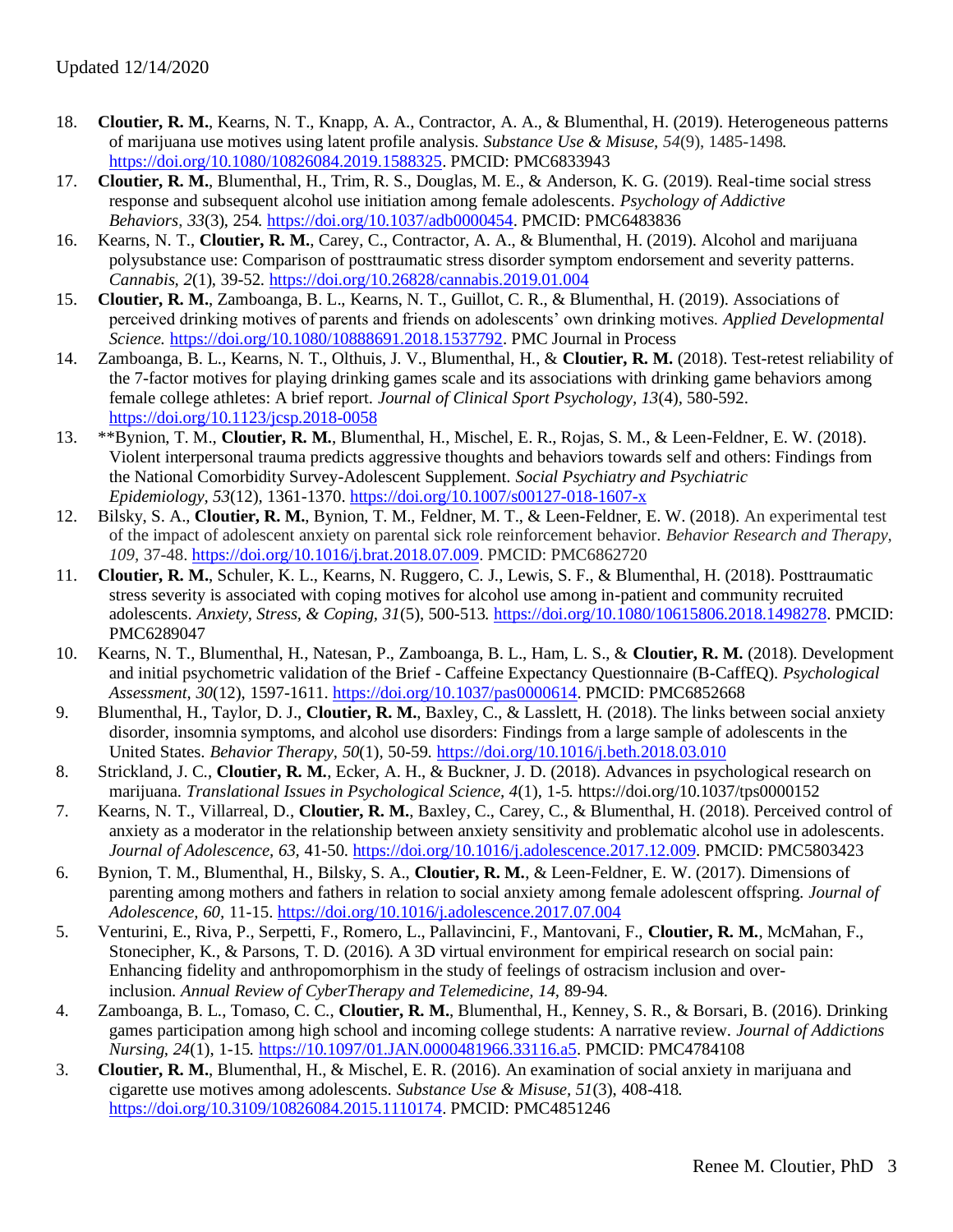- 2. Blumenthal, H., Ham, L. S., **Cloutier, R. M.**, Bacon, A. K., & Douglas, M. E. (2016). Social anxiety, disengagement coping, and alcohol use behaviors among adolescents. *Anxiety, Stress, & Coping, 29* (40), 432- 446*.* [https://doi.org/10.1080/10615806.2015.1058366.](https://doi.org/10.1080/10615806.2015.1058366) PMCID: PMC4751071
- 1. Blumenthal, H., **Cloutier, R. M.**, Zamboanga, B. L., Bunaciu, L., & Knapp, A. A. (2015). A laboratory-based test of the relation between adolescent alcohol use and panic-relevant responding. *Experimental and Clinical Psychopharmacology, 23*(5), 303-313. [https://doi.org.10.1037/pha0000022.](https://doi.org.10.1037/pha0000022) PMCID: PMC4578981

# *Book Chapters and Other Publications*

- 2. **Cloutier, R. M.**, Dunham, K. J., Cochrane, B., & Blumenthal, H. (in press). Beyond the binary: A 'real world' example to inform identity-affirming laboratory methods with substance using youth. In E.M. Morgan & M.H.M. van Dulmen (Eds.), Sexuality and Emerging Adulthood. Oxford University Press.
- 1. Blumenthal, H., Ham, L. S., **Cloutier, R. M.**, & Melkonian, A. J. (2016). Substance use. In A. Grills & M. Holt (Eds.), Critical Issues in School Mental Health (pp. 56-68). New York: Routledge Press.

# *Manuscripts Under Review/Revision for Publication*

- 5. Stull, S. W., Linden-Carmichael, A. N., **Cloutier, R. M.**, Bonny, A. E., & Lanza, S. T. (*in prep*). Flexibly modeling age-varying changes in substance use disorders, mental health disorders, and their co-occurrence among U.S. adults.
- 4. **Cloutier, R. M.**, Calhoun, B. H., & Linden-Carmichael, A. N. (2020). Associations of mode of administration on cannabis consumption and subjective intoxication in daily life. [Submitted September 29, 2020]
- 3. Campbell, R. L., **Cloutier, R. M.**, Bynion, T. M., Nguyen, A. M., Blumenthal, H., Feldner, M. T., & Leen-Feldner, E. W. (2020). Greater adolescent tiredness is related to more emotional arousal during a hyperventilation task: An area under the curve approach. [Submitted June 19, 2020].
- 2. McGrath, A. B., Weinstock, J., Henderson, C., Taylor, D., **Cloutier, R. M.**, & Christensen, M. (2020). Crosssectional examination of college student health behaviors and self-reported executive functions. [Submitted May 5, 2020].
- 1. **Cloutier, R. M.**, Natesan, P., Kearns, N. T., & Knapp, A. A. (2019*).* A psychometric evaluation of the Marijuana Problems Index among college students. [Submitted October, 2019].

## *Manuscripts in Preparation (Data Collected, Analyzed, and Being Written Up)*

- 3. Linden-Carmichael, A. N., Hochgraf, A. K., **Cloutier, R. M.**, Stull, S. W., & Lanza, S. T. (*in prep*). Effects of simultaneous alcohol and marijuana use on same-and next-day negative affect: The role of sex and trait anxiety.
- 2. **Cloutier, R. M.**, Blumenthal, H., Anderson, K.G., et al. (*in prep*). Modeling marijuana use willingness as a function of social rejection and social anxiety among adolescents.
- 1. **Cloutier, R. M.**, Stone, L., Simons, J. (*in prep*). Evaluating diagnostic cut-off scores for self-reported cannabis problem measures among college students.

# **Presentations** (*\*undergraduate mentee; \*\*graduate mentee*)

# *Invited Research Talks*

- 5. **Cloutier, R. M.**, & Linden-Carmichael, A. N. (2020). Modes of marijuana use in a high-risk sample: Key predictors & outcomes. In A. Linden-Carmichael (Chair), *Daily diary findings of alcohol, marijuana, and polysubstance use: The role of cannabis mode of administration, affect, and mental health symptomatology* [Symposium]. The Methodology Center, The Pennsylvania State University, University Park, PA.
- 4. **Cloutier, R. M.** (2019). Modeling marijuana use willingness and problems as a function of peer rejection and social anxiety [Talk]. Pathways of Risk and Resilience Lab (PI: Chassin), Arizona State University.
- 3. **Cloutier, R. M.** (2017). Modeling marijuana use willingness and problems as a function of peer rejection and social anxiety [Talk]. Society for Research on Adolescence Summer School, Utrecht, NL.
- 2. **Cloutier, R. M.** (2016). Experimental and developmental research on adolescent substance use [Talk]. Summer Institute on Alcohol Drugs & Addiction at University of Amsterdam, Amsterdam, NL.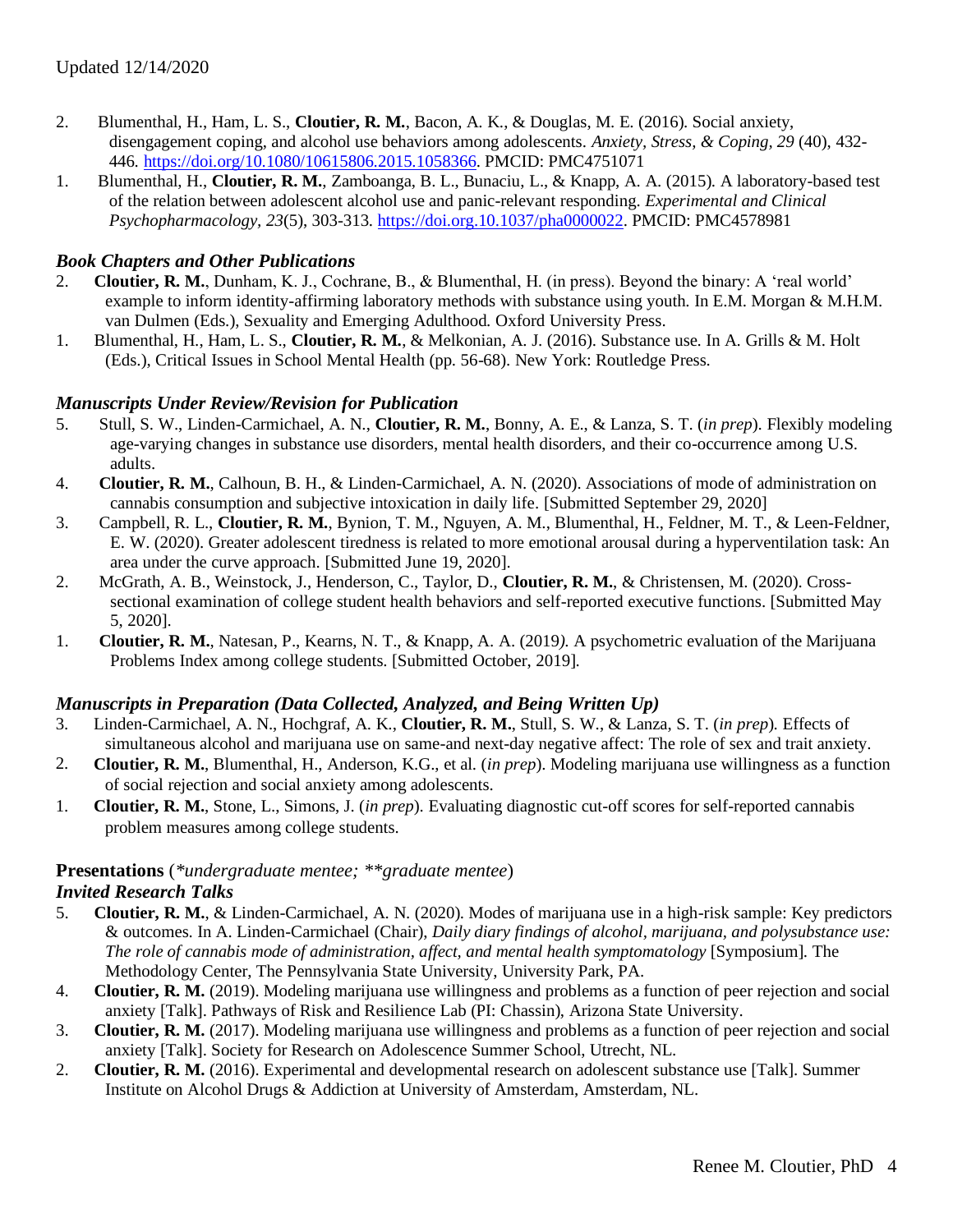1. **Cloutier, R. M.** (2014). Social anxiety and non-medical prescription stimulant use among college students [Talk]. Psychology Department at University of Arkansas, Fayetteville, AR.

## *Conference Symposia/Paper Presentations*

- 2. **Cloutier, R. M.**, Anderson, K. G., Bonn-Miller, M., Kearns, N., & Blumenthal, H. (2018). Experimental Tests of Marijuana Use Willingness as a Function of Social Anxiety and Peer Rejection. In R. M. Cloutier & H. Blumenthal (Co-Chairs), *Real-time and experimental methods to understand substance use processes and contexts* [Symposium]. American Psychological Association 2018 Convention, San Francisco, CA. NIDA R13 Travel Award Recipient
- 1. **Cloutier, R. M.**, Blumenthal, H., Douglas, M., Laslett, H., & Liu, K. (2016). A prospective study of psychophysiological responding to an acute social stressor and the development of social anxiety symptoms. In K. Liu (Chair), *Altered HPA-axis functioning in the face of different stressors during adolescence* [Symposium]. Society for Research on Adolescence 2016 Meeting, Baltimore, MD.

# *Conference Posters (18 First Author, \*30 Undergraduate and \*\*3 Graduate Student Mentees as First Author)*

- 74. **Cloutier, R. M.,** Calhoun, B. H., Lanza, S. T., & Linden-Carmichael, A. N. (2021, May). *A daily-level examination of cannabis modes of administration, use, and subjective intoxication.* Submitted to the Society for Prevention Research 2021 Meeting, Washington, D.C.
- 73. \*\*Hanes, J. W., Kearns, N. T., Lucke, H., Kannard, E. A., **Cloutier, R. M.,** & Blumenthal, H. (2020). *The effects of coping-style on alcohol craving post PTSD-relevant stress induction.* Accepted to the Research Society on Alcoholism 2020 Meeting, New Orleans, LA.
- 72. **Cloutier, R. M., \*\***Stone, L. B., \*Cole, D., & Blumenthal, H. (2020). *Evaluating DSM-5 diagnostic cut-off scores for self-reported cannabis problem measures*. Accepted to the American Psychological Association 2020 Convention: Division 50, Washington, D.C. NIDA R13 Travel Award Recipient
- 71. \*\*Stone, L. B., **Cloutier, R. M.**, \*\*Hasan, F., \*\*Herrera, C., Rueger, S. Y., & Blumenthal, H. (2020). *Validation of the MPI to assess cannabis-related risks among community-recruited adolescents.* Accepted to the American Psychological Association 2020 Convention: Division 50, Washington, D.C.
- 70. \*Fasih, M., \*Rafiuddin, H., **Cloutier, R. M., \*\***Hanes, J., Bocanegra, A., & Blumenthal, H. (2020). *Race as a predictor of intergenerational transmission of substance use disorder*. Accepted to the American Psychological Association 2020 Convention: Division 50, Washington, D.C.
- 69. **Cloutier, R. M.**, Natesan, P., Kearns, N., & Knapp, A. (2020). *A psychometric evaluation of the marijuana problems index using confirmatory factor analysis.* Accepted to the Collaborative Perspectives on Addiction 2020 Conference (APA Division 50), San Diego, CA. [Poster Cancelled due to COVID]
- 68. \*Fasih, M., \*Rafiuddin, H., **Cloutier, R. M., \*\***Hanes, J., Bocanegra, A., & Blumenthal, H. (2019). *Intergenerational transmission of substance use problems: The roles of race and income.* Presented to the Southwestern Psychological Association 2019 Convention, Frisco, TX.
- 67. \*\*Stull, S. W., **Cloutier, R. M.**, Linden-Carmichael, A., & Lanza, S. T. (2020). *Parental problematic substance use as an important risk factor for major depressive and substance use disorder co-occurrence: Results from a nationally representative sample.* Accepted to the annual Society for Prevention Research, Washington, D.C. (May, 2020). [Poster Cancelled due to COVID]
- 66. **Cloutier, R. M.,** Calhoun, B. H., Lanza, S. T., & Linden-Carmichael, A. N. (2020, May). *A daily-level examination on the role of social contexts in young adult cannabis use and consequences.* Accepted to the Society for Prevention Research 2020 Meeting, Washington, D.C. [Poster Cancelled due to COVID] *Selected for Society for Prevention Research Abstract of Distinction*
- 65. \*Stone, L. B., **Cloutier, R. M., \*\***Hasan, F., \*\*Herrera, C., Rueger, S. Y., & Blumenthal, H. (2019). *Validation of the MPI to assess cannabis-related risks among college students*. Presented to the Association for Behavioral and Cognitive Therapies 2019 Meeting, Atlanta, GA.
- 64. Campbell, R. L., **Cloutier, R. M.,** Bynion, T. M., Nguyen, A., Blumenthal, H., Feldner, M. T., & Leen-Feldner, E. W. (2019). *Tired adolescents experience more emotional arousal during a hyperventilation task: an area under the curve analysis.* Presented to the Association for Behavioral Cognitive Therapies 2019 Meeting, Atlanta, GA.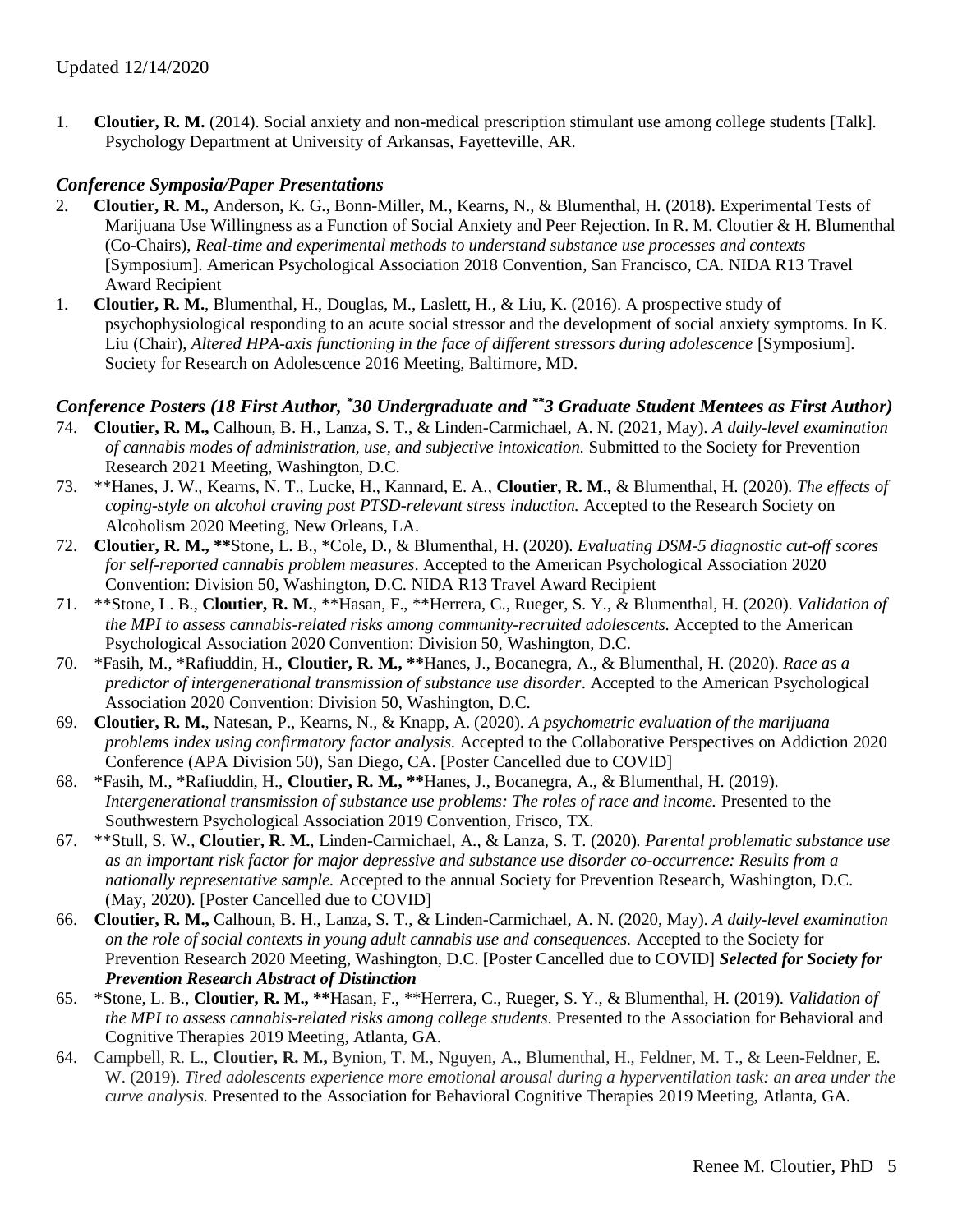- 63. \*Fasih, M., \*Payne, A., **Cloutier, R. M., \***Nielson, N., & Blumenthal, H. (2019). *The influence of parental behavioral control on depression and anxiety in adolescent girls.* Presented to the American Psychological Association 2019 Convention, Chicago, IL.
- 62. \*Rafiuddin, H., \*Potts, A. F., **Cloutier, R. M.**, \*Proenza, H. A., Kearns, N. T., Carey, C. N., & Blumenthal, H. (2019). *Ethnoracial disparities in perceived treatment effectiveness among adolescents with bipolar disorder*. Presented to the American Psychological Association 2019 Convention, Chicago, IL.
- 61. Gournay, R., Bynion, T., **Cloutier, R. M.,** Blumenthal, H., Mischel, E. R., Rojas, S. M., Seifert, C., & Leen-Feldner, E. W. (2018). *Violent interpersonal trauma predicts aggressive thoughts and behaviors towards self and others: Findings from the National Comorbidity Survey Adolescent Supplement.* Presented to the Arkansas Psychological Association 2018 Convention, Little Rock, AR.
- 60. \*\*Carey, C., \*Rafiuddin, H., \*Proenza, H., \*Corley, K., Kearns, N., **Cloutier, R. M.,** & Blumenthal, H. (2019). *The relation between anxiety sensitivity and nonmedical prescription drug use among college students*. Presented to the Collaborative Perspectives on Addiction 2019 Conference, Providence, RI.
- 59. **Cloutier, R. M**., Caitlyn, C., Kearns, N., \*Potts, A., \*Jackson, B., \*Proenza, H., & Blumenthal, H. (2019). *Alcohol and marijuana use willingness as a function of peer rejection and social anxiety.* Presented to the Collaborative Perspectives on Addiction 2019 Conference, Providence, RI.
- 58. \*Astorga, A., Kearns, N., \*Armour, R., **Cloutier, R. M.,** & Blumenthal, H. (2018). *Associations between coping strategies and marijuana use among pre-clinical trauma- exposed students*. Presented to the Research Society on Marijuana 2018 Conference, Fort Collins, CO.
- 57. \*Payne, A., Kearns, N., **Cloutier, R. M., \***Miller, Q., \*Potts, A., & Blumenthal, H. (2018). *PTSD symptom severity and cannabis use: The moderating role of race/ethnicity.* Presented to the Research Society on Marijuana 2018 Conference, Fort Collins, CO.
- 56. McGrath, A., **Cloutier, R. M.,** Christensen, M., Swaminath, S., Sabic, S., Nolan, M., Foulkrod, T., Francis, M., Thornton, R., Henderson, C., Taylor, D., & Weinstock, J. (2018). *Health- and risky-behavior clustering in a sample of emerging-adult college students: Examining differences in executive functioning.* Presented to the Association for Behavioral Cognitive Therapies 2018 Meeting, Washington, D.C.
- 55. \*Payne, A., Kearns, N., **Cloutier, R. M., \***Miller, Q., & Blumenthal, H. (2018). *Race/ethnicity as a moderator in the association between PTSD symptom severity and cannabis use.* Presented to the Association for Behavioral Cognitive Therapies 2018 Meeting, Washington, D.C.
- 54. \*Potts, A. F., **Cloutier, R. M**., \*Payne, A., \*Armour, R., & Blumenthal, H. (2018). *Correlates of gender differences in mania treatment in adolescent bipolar I disorder.* Presented to the Association for Behavioral Cognitive Therapies 2018 Meeting, Washington, D.C.
- 53. Melkonian, A. J., Ham, L. S., **Cloutier, R. M.,** Blumenthal, H., Augur, I., & Milner, L. (2018). *Examining college student motives for nonmedical prescription drug use: Self-medication motives predict nonmedical drug use problems above frequency of use among opioid users*. Presented to the Association for Behavioral Cognitive Therapies 2018 Meeting, Washington, D.C.
- 52. Scott, B. V., Dietch, J. R., **Cloutier, R. M.,** & Blumenthal, H. (2018). *Type of substance use over lifetime as a predictor for insomnia complaints.* Presented to the annual Associated Professional Sleep Societies, Baltimore, MD.
- 51. **Cloutier, R. M.**, \*Naval, C., \*Payne, A., \*Sandlin, J., & Blumenthal, H. (2018). *A longitudinal examination of alcohol use initiation as a function of real-time social stress responding among female adolescents.* Presented to the Research Society on Alcoholism 2018 Meeting, San Diego, CA.
- 50. \*Jackson, B., **Cloutier, R. M.**, \*Miller, Q. K., \*Kearns, N. T., & Blumenthal, H. (2018). *Protective behavioral strategies and cannabis use problems: The moderating role of gender*. Presented to the American Psychological Association 2018 Convention, San Francisco, CA.
- 49. Kearns, N. T., \*Jackson, B., **Cloutier, R. M.**, \*Sandlin, J. \*Payne, A., Carey, C., & Blumenthal, H. (2018). *Association between dimensions of emerging adulthood and PTSD among trauma-exposed college students*. Presented to the Society for Research on Adolescence 2018 Meeting, Minneapolis, MN.
- 48. Pauldine, M. R., **Cloutier, R. M.**, Douglas, M. E., Brendan Clark, C., & Blumenthal, H. (2018). *Pubertal timing and depressive symptoms among female adolescents: An empirical evaluation of the maturation disparity hypothesis.*  Presented to the Society for Research on Adolescence 2018 Meeting, Minneapolis, MN.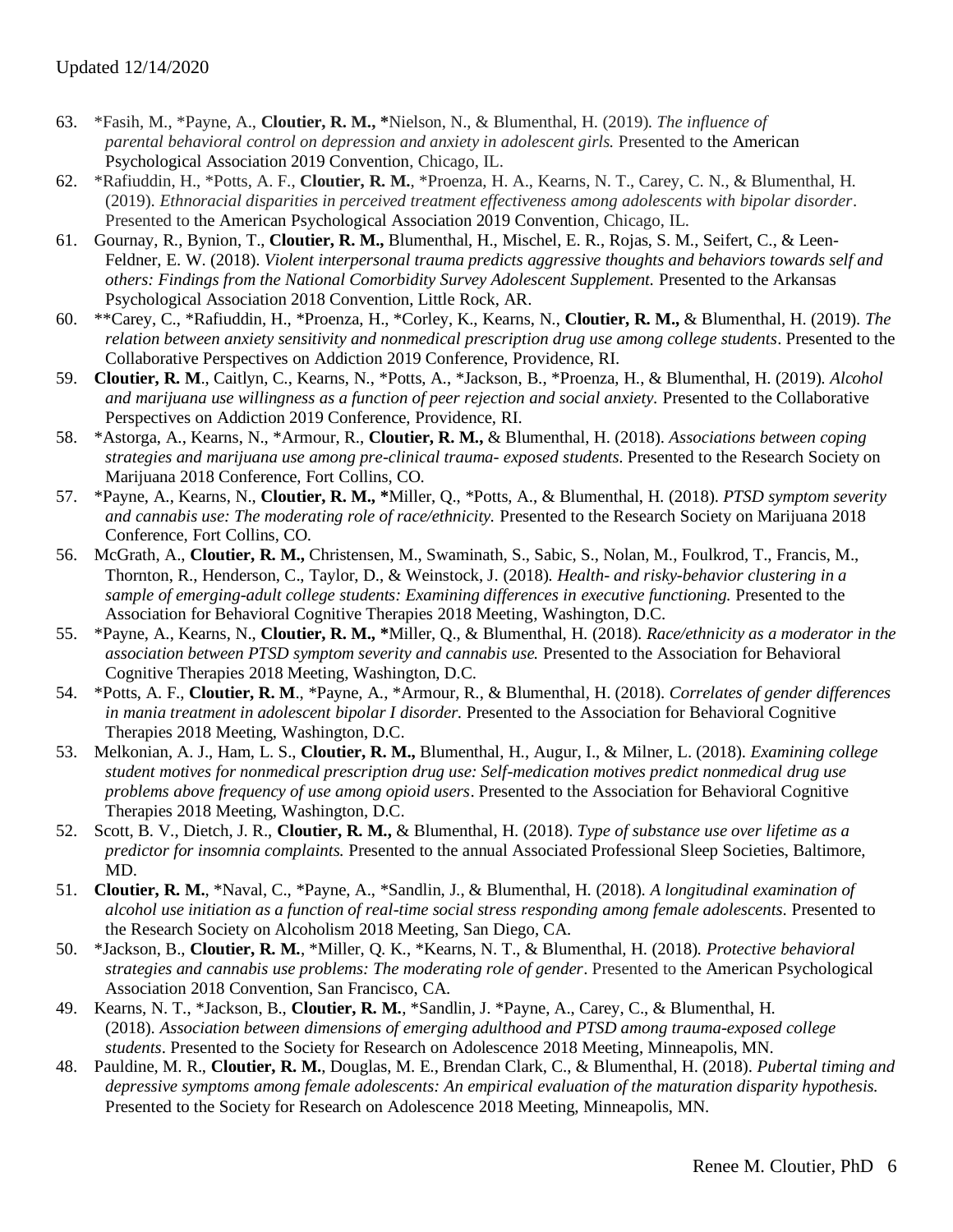- 47. **Cloutier, R. M.**, Zamboanga, B. L., Douglas, M., Carey, C., & Blumenthal, H. (2018). *Do perceived drinking motives of parents and friends predict adolescents' own drinking motives?* Presented to the Society for Research on Adolescence 2018 Meeting, Minneapolis, MN.
- 46. **Cloutier, R. M.**, Kearns, N., \*Jackson, B., \*Fresnedo, M., \*Payne, A., & Blumenthal, H. (2017). *Examining the non-linear relationship between conformity motives and marijuana use*. Presented to the Research Society on Marijuana 2017 Inaugural Meeting, Fort Collins, CO.
- 45. **Cloutier, R. M.**, \*John, J., \*Adams, M., Kearns, N. T., \*Chambers, D., & Blumenthal, H. (2017). *The varying role of adolescent affect in acute alcohol desires following different social stressors.* Presented to the Association for Behavioral Cognitive Therapies 2017 Meeting, San Diego, CA.
- 44. \*Potts, A. F., **Cloutier, R. M.**, Dornbach-Bender, A., Ruggero, C., & Blumenthal, H. (2017). *Gender differences in adolescent bipolar 1 disorder*. Presented to the Association of Behavioral and Cognitive Therapies 2017 Bipolar Disorders Special Interest Group, San Diego, CA.
- 43. Kearns, N. T., \*Potts, A., **Cloutier, R. M.**, \*Chambers, D., & Blumenthal, H. (2017). *Alcohol and cannabis polysubstance use: Comparison of posttraumatic stress symptom profiles*. Presented to the Association for Behavioral Cognitive Therapies 2017 Meeting, San Diego, CA.
- 42. Douglas, M., **Cloutier, R. M.**, **\***John, J., \*Potts, A., \*Holland, E., & Blumenthal, H. (2017). *Influence of weight and sociocultural attitudes on dieting among adolescents*. Presented to the Association of Behavioral and Cognitive Therapies 2017 Meeting, San Diego, CA.
- 41. \*Tristan, E., \*Pogue, J. R., **Cloutier, R. M.**, \*Gutierrez, S., \*McKinnis, S., \*Dunham, K., Douglas, M., & Blumenthal, H. (2017). *Imaginary audience and anxiety: Subjective versus physiological responding among adolescent girls.* Presented to the American Psychological Science 2017 Meeting, Boston, MA.
- 40. \*Pogue, J. R., \*Tristan, E., **Cloutier, R. M.**, \*Gutierrez, S. C., \*Potts, A. F., \*Reynolds, B. L., \*Russo, M. J., & Blumenthal, H. (2017). *Electrodermal activity and self-reported anxiety during real-time social stress as a function of typical anxious symptomatology among adolescent girls.* Presented to the Association for Psychological Science 2017 Meeting, Boston, MA.
- 39. **Cloutier, R. M.**, \*Tristan, E., \*Gutierrez, S., \*John, J., Kearns, N., & Blumenthal, H. (2016). *Non-linear modeling of marijuana use frequency and motives among emerging adults.* Presented to the American Psychological Association 2016 Convention, Washington, DC. *Division 50 Award Recipient*
- 38. Blumenthal, H., **Cloutier, R. M.**, Douglas, M. E., \*McKinnis, S., & \*Adams, M. (2016). *Real-time social stress response and subsequent initiation of alcohol use among female adolescents.* Presented to the Collaborative Perspectives on Addiction 2016 Conference, Albuquerque, NM.
- 37. **Cloutier, R. M.**, **\***Adams, M., \*McKinnis, S., \*Russo, M. J., Kearns, N. T., & Blumenthal, H. (2016). *Experimental examination of alcohol problems and desires in the context of social rejection and performance among adolescents.* Presented to the Collaborative Perspectives on Addiction 2016 Conference, Albuquerque, NM.
- 36. **Cloutier, R. M.**, \*Pogue, J., \*McKinnis, S., \*Russo, M., & Blumenthal, H. (2016). *Exploring the relations among salivary cortisol, alpha amylase, and female adolescent psychopathology.* Presented to the Society for Psychophysiological Research 2016 Convention, Minneapolis, MN.
- 35. \*Pogue, J. R., **Cloutier, R. M.**, **\***Russo, M. J., \*McKinnis, S., & Blumenthal, H. (2016). *Electrodermal activity and anxiety symptoms among adolescent females*. Presented to the Society for Psychophysiological Research 2016 Convention, Minneapolis, MN.
- 34. \*Jamison, L., \*Adams, M., Douglas, M., \*Dunham, K., \*Pogue, J. R., **Cloutier, R. M.**, & Blumenthal, H. (2016). *Body dissatisfaction as a moderator of the relation between sociocultural ideals and internalizing problems among adolescent females*. Presented to the Association of Behavioral and Cognitive Therapies 2016 Meeting, New York City, NY.
- 33. Kearns, N. T., \*Holmes, E., **Cloutier, R. M.**, \*Gutierrez, S., Boals, A., & Blumenthal, H. (2016). *Mediating effects of maladaptive coping in linkage between posttraumatic stress symptoms and problematic alcohol use: Emerging adults college students vs. nontraditional college students*. Presented to the Association for Behavioral Cognitive Therapies 2016 Meeting, New York City, NY.
- 32. \*Reynolds, B., \*Dunham, K., Kearns, N. T., **Cloutier, R. M.,** \*Adams, M., & Blumenthal, H. (2016). *Callousunemotional traits in relation to recent binge drinking among community-recruited adolescent drinkers.* Presented to the Association for Behavioral Cognitive Therapies 2016 Meeting, New York NY.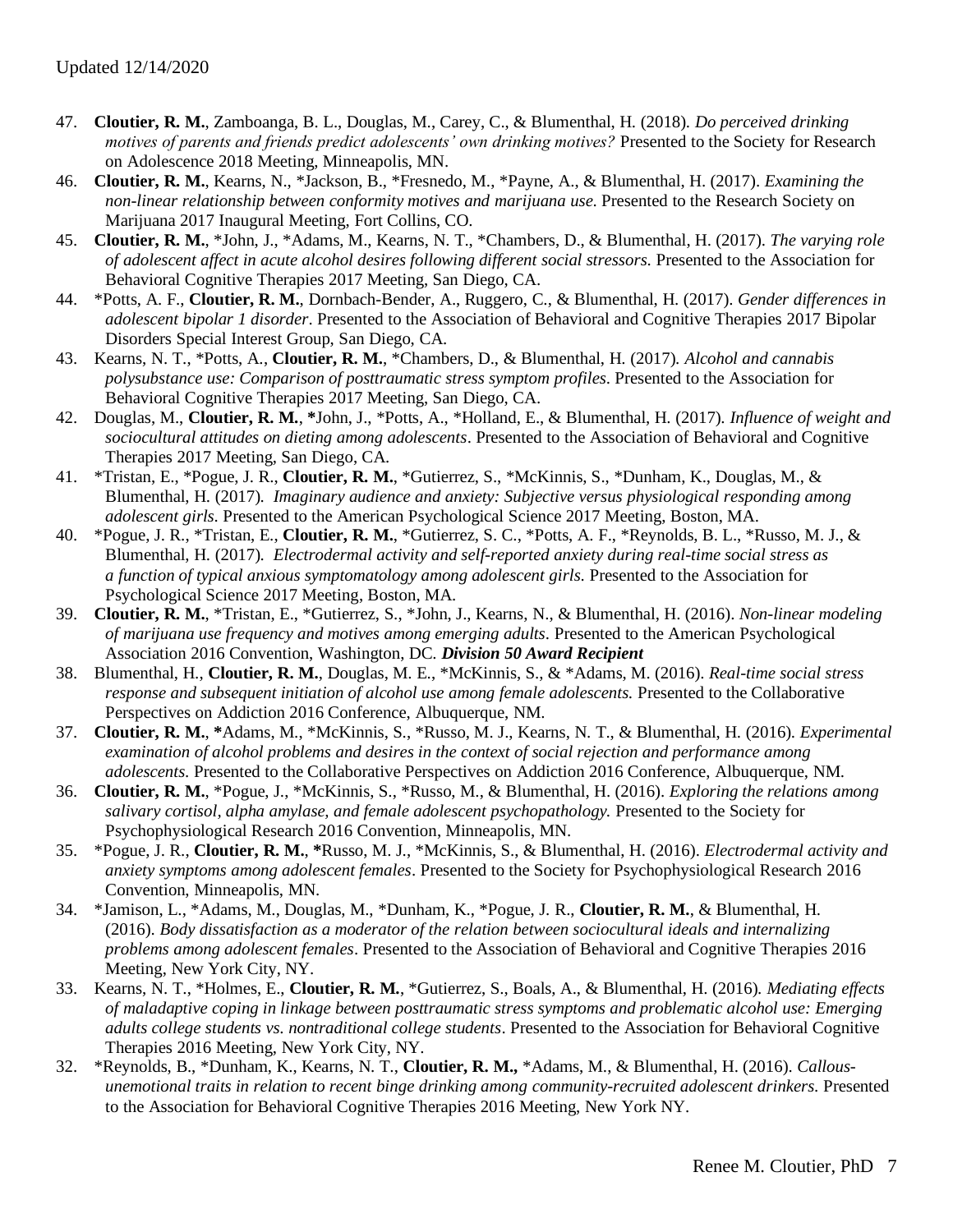- 31. \*Wilson, J., \*Javier, G., \*Bynion, T., \*Reynolds, B., **Cloutier, R. M.**, & Blumenthal, H. (2016). *Female adolescent depression and relationship quality: A cross-lagged panel analysis.* Presented to the Association for Behavioral and Cognitive Therapies 2016 Meeting, New York City, NY.
- 30. \*Melugin, P. R., **\***Pogue, J. R., **Cloutier, R. M.**, Kearns, N. T., \*Wilson, J. A., Jamison, L. K., & Blumenthal, H. (2016). *Responses to peer stress and depression among female adolescents: A longitudinal investigation.* Presented to the Association for Psychological Science 2016 Meeting, Chicago, IL.
- 29. \*Pogue, J., \*Melugin, P., Kearns, N., **Cloutier, R. M.**, **\***Jamison, L., \*Wilson, J., & Blumenthal, H. (2016). *Relations among sociocultural attitudes towards appearance, public self-consciousness, and symptoms of depression among female adolescents*. Presented to the Association for Psychological Science 2016 Meeting, Chicago, IL.
- 28. \*Bynion, T., \*Wilson, S., **Cloutier, R. M.**, Douglas, M. E., \*Jamison, L., \*Pogue, J. R., & Blumenthal, H. (2016). *Dimensions of parenting in relation to social anxiety among female adolescents*. Presented to the Association for Psychological Science 2016 Meeting, Chicago, IL.
- 27. \*\*Akibar, A., **Cloutier, R. M.**, \*Dunham, K., & Blumenthal, H. (2016). *Gender, sexuality, and social anxiety in emerging adulthood*. Presented to the American Psychological Association 2016 Convention, Denver, CO.
- 26. Kearns, N. T., Blumenthal, H., Leen-Feldner, E. W., Bonn-Miller, M. O., **Cloutier, R. M.**, & Bynion, T. (2016). *Role of adolescent alcohol use in the linkage between maternal Acceptance and offspring aggression*. Presented to the American Psychological Association 2016 Convention, Denver, CO.
- 25. \*Bynion, T., \*Dunham, K., Kearns, N. T., **Cloutier, R. M.**, Douglas, M. E., & Blumenthal, H. (2016). *Self-esteem and pubertal status among female adolescence: The moderating role of social support.* Presented to the American Psychological Association 2016 Convention, Denver, CO.
- 24. \*Dunham, K., \*Bynion, T., Kearns, N. T., **Cloutier, R. M.**, Douglas, M. E., & Blumenthal, H. (2016). *Perceived peer support as a moderator between pubertal status and positive alcohol expectancies*. Presented to the American Psychological Association 2016 Convention, Denver, CO.
- 23. **Cloutier, R. M.**, Blumenthal, H., & Anderson, K. G. (2016). *Using experimental and lab research to study adolescent substance use: A review & call for research.* Presented to the American Psychological Association 2016 Convention, Denver, CO.
- 22. \*Dunham, K. D., **Cloutier, R. M.**, \*Bynion, T., \*Jamison, L., \*Akbar, A., & Blumenthal, H. (2015). *The role of gender in frequency of recent binge drinking among emerging adult sexual minorities.* Presented to the Association for Behavioral and Cognitive Therapies 2015 Lesbian, Gay, Bisexual and Transgender Special Interest Group, Chicago, IL.
- 21. \*Baxley, C., **Cloutier, R. M.**, \*Melugin, P., \*Thompson, J., & Blumenthal, H. (2016). *Examining sex differences in alcohol outcome expectancies and binge drinking among adolescents*. Presented to the Society for Research on Adolescents 2016 Meeting, Baltimore, MD.
- 20. **Cloutier, R. M.**, Murrell, A., \*Wilson, J., & Blumenthal, H. (2016). *Social anxiety and drinking to cope in adolescence: The role of perfectionism.* Presented to the Society for Research on Adolescents 2016 Meeting, Baltimore, MD.
- 19. \*Jamison, L., Douglas, M. E., **Cloutier, R. M.**, \*Baxley, C., \*Bynion, T., \*Javier, G., & Blumenthal, H. (2015). *Effects of sociocultural attitudes and a body image implicit-association test on self-esteem among adolescent girls.* Presented to the Association for Behavioral and Cognitive Therapies 2015 Obesity and Eating Disorder Special Interest Group, Chicago, IL.
- 18. Rojas, S. M., Blumenthal, H., **Cloutier, R. M.**, & Leen-Feldner, E. W. (2015). *Novel social contexts and elevated cortisol levels: The role of pubertal maturation among female adolescents.* Presented to the Society for Psychophysiological Research 2015 Convention, Seattle, WA.
- 17. **Cloutier, R. M.**, Blumenthal, H., Taylor, D., \*Baxley, C., & Lasslett, H. (2015). *The indirect effect of sleep problems in the link between social anxiety disorder and alcohol use disorders among a nationally representative sample of adolescents*. Presented to the Association for Behavioral and Cognitive Therapies 2015 Meeting, Chicago, IL.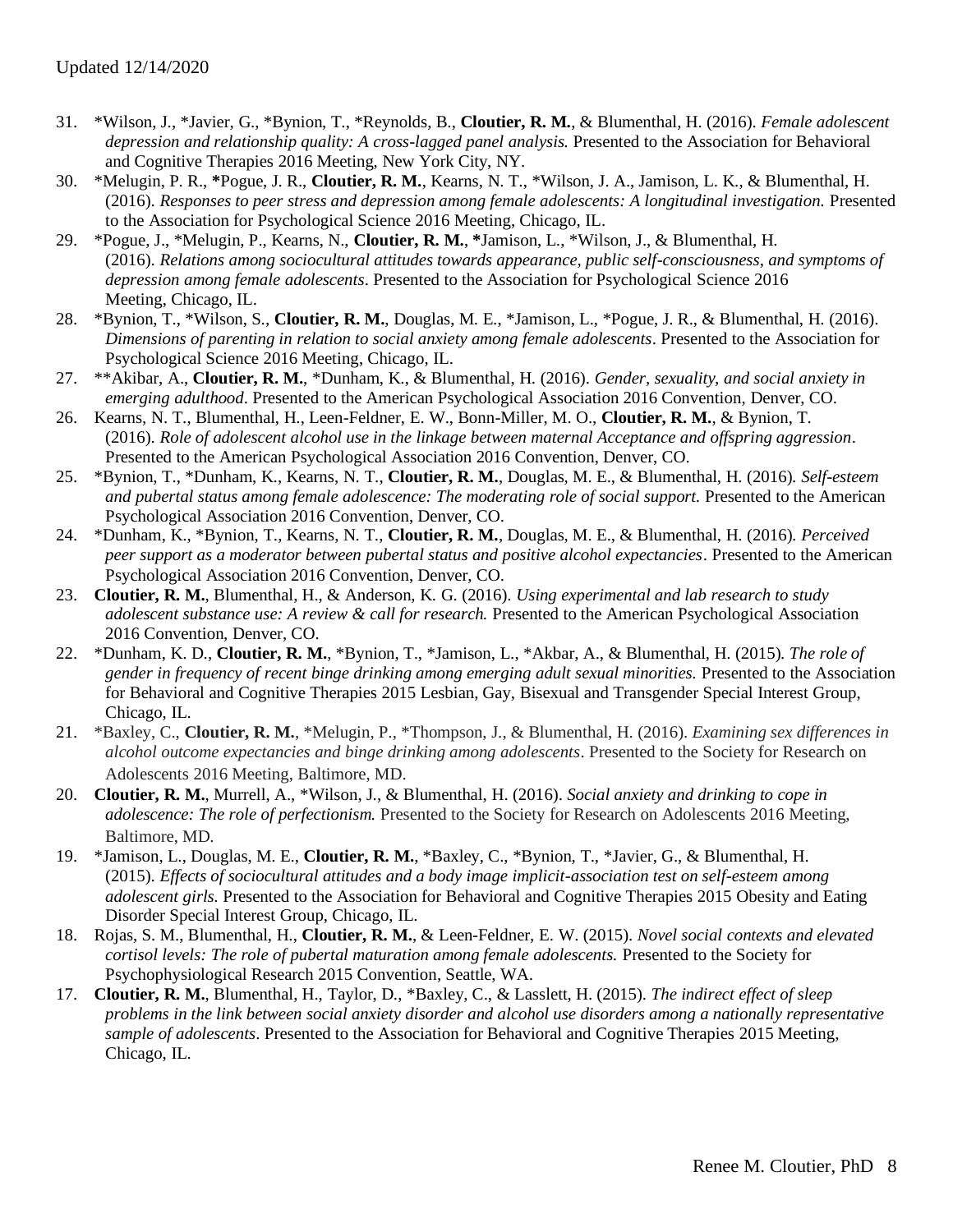- 16. Dietch, J. R., **Cloutier, R. M.**, Douglas, M. E., Taylor, D. J., & Blumenthal, H. (2015). *Associations between insomnia symptoms and motives for non-medical prescription stimulant use among college students.* Presented to the Association for Behavioral and Cognitive Therapies 2015 Meeting, Chicago, IL.
- 15. Milner, L. A., Ham, L. S., **Cloutier, R. M.**, & Blumenthal, H. (2015). *Preliminary examination of the nonmedical prescription drug motives questionnaire*. Presented to the Association for Behavioral and Cognitive Therapies 2015 Meeting, Chicago, IL.
- 14. Lasslett, H., Blumenthal, H., Neumann, C., **Cloutier, R. M.**, Akibar, A., & Douglas, M. E. (2015). *Psychopathic traits and attachment representations in adolescence*. Presented to the Association for Behavioral and Cognitive Therapies 2015 Meeting, Chicago, IL.
- 13. \*Baxley, C., **Cloutier, R. M.**, \*Powell, H., \*Wilson, S., \*Jamison, L., & Blumenthal, H. (2015). *Gender differences in the effect of social anxiety on drinking behaviors among adolescents.* Presented to the Association for Behavioral and Cognitive Therapies 2015 Meeting, Chicago, IL.
- 12. \*Dunham, K., **Cloutier, R. M.**, **\***Edwards, B., \*Sligar, K., \*Bynion, T., & Blumenthal, H. (2015). *Social anxiety and social media application usage among emerging adults.* Presented to the Association for Behavioral and Cognitive Therapies 2015 Meeting, Chicago, IL.
- 11. \*Edwards, B. C., **Cloutier, R. M.**, **\***Dunham, K., \*Wilson, S., \*Powell, H., & Blumenthal, H., (2015). *Maladaptive coping and frequency of physical aggression among college students.* Presented to the Association for Behavioral and Cognitive Therapies 2015 Meeting, Chicago, IL.
- 10. **Cloutier, R. M.**, Budnar, R., Levitt, D., Olivares, S., Wright, P., Tavakoli, K., Dalai, M., Richardson, M., Gee, D., Trost, Z., Blumenthal, H., & Vingren, J. (2015). *Exploring the relationship between alcohol craving, pain catastrophizing, and self-reported anxiety in the context of experimental back injury.* Presented to the Association for Psychological Science 2015 Meeting, New York City, NY.
- 9. Zamboanga, B. L., Tomaso, C. C., **Cloutier, R. M.**, Blumenthal, H., Kenney, S. R., & Borsari, B. (2015). *A narrative review of the drinking games literature among high school and incoming college students.* Presented to the American Psychological Association 2015 Convention, Toronto, Canada.
- 8. **Cloutier, R. M.**, Blumenthal, H., \*Huichapa, A., \*Wheelis, V., & \*Baxley, C. (2014). *An examination of motives for marijuana and cigarette use among socially anxious adolescents.* Presented to the Association for Behavioral and Cognitive Therapies 2014 Meeting, Philadelphia, PA.
- 7. **Cloutier, R. M.**, Blumenthal, H., Zamboanga, B. L., & Bunaciu, L. (2014). *Testing the link between adolescent alcohol use and panic: Does alcohol use amplify panic response to a hyperventilation task?* Presented to the Association for Behavioral and Cognitive Therapies 2014 Meeting, Philadelphia, PA.
- 6. Blumenthal, H., **Cloutier, R. M.**, Knapp, A. A., Mischel, E. R., \*Villarreal, D. L., & \*Akibar, A. P. (2014). *The role of girls' knowledge about pubertal development in relation to panic vulnerability.* Presented to the Association for Behavioral and Cognitive Therapies 2014 Meeting, Philadelphia, PA.
- 5. \*Akibar, A., **Cloutier, R. M.**, **\***Wheelis, T., \*Edwards, B., & Blumenthal, H. (2014). *The role of gender in the relation between social anxiety and alcohol use in a nationally representative sample of adolescents.* Presented to the Association for Behavioral and Cognitive Therapies 2014 Meeting, Philadelphia, PA.
- 4. \*Villarreal, D.L., Blumenthal, H., **Cloutier, R. M.**, & \*Makan, T. (2014). *The interactive roles of anxiety sensitivity and perceived control in relation to adolescent alcohol use.* Presented to the Association for Behavioral and Cognitive Therapies 2014 Meeting, Philadelphia, PA.
- 3. Blumenthal, H., **Cloutier, R. M.**, Zamboanga, B. L., Bunaciu, L., Villarreal, D., Akibar, A., Huichapa, A., & Tomaso, C. C. (2014). *An experimental test of alcohol use history and panic-relevant responding among adolescents.* Presented to the Society for Research on Adolescence 2014 Meeting, Austin, TX.
- 2. Gugino, D., Smith, D., Blujus, J., **Cloutier, R. M.**, Decker, J., Dubow, E., Dye, J., Eisenbrandt, L., Furman, C., Glynn, K., Lewis, S., & Smith, A. (2014). *A qualitative evaluation of and suggestions for the student-athlete academic support program.* Presented to the Eastern Psychological Association 2014 Meeting, Boston, MA.
- 1. **Cloutier, R. M.**, & Gerstenberger, T. J. (2013). *The effects of binaural beats on mood, attention, and arousal.*  Presented to the Eastern Psychological Association 2013 Meeting, New York, NY.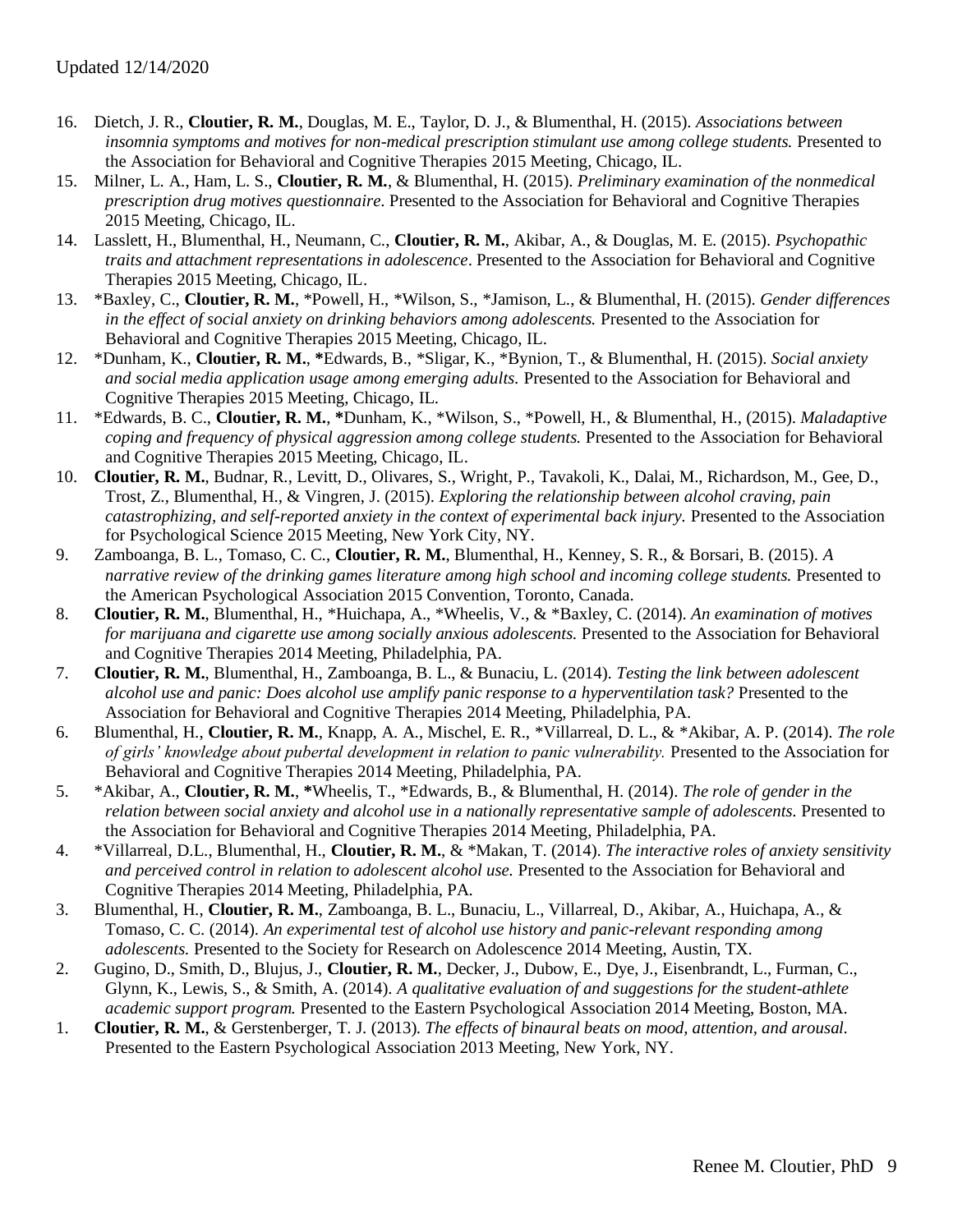# **Teaching and Mentoring Experience**

# *Instructor of Record*

Fall 2015 Developmental Psychology, University of North Texas

# *Teaching Assistant*

| Summer 2017   | *Advanced Cross-Cultural Psychology & Cultural Immersion in China, University of North |
|---------------|----------------------------------------------------------------------------------------|
|               | Texas/Beijing Normal University                                                        |
| Fall 2017     | History & Systems, University of North Texas                                           |
| Spring 2017   | Developmental Psychology, University of North Texas                                    |
| Spring 2015   | Psychophysiology, University of North Texas                                            |
| Fall 2014     | Interpersonal Behaviors, University of North Texas                                     |
| Summer 2014   | General Psychology I, University of North Texas                                        |
| $2013 - 2014$ | Developmental Psychology, University of North Texas                                    |
| Spring 2012   | Research Methods, SUNY Potsdam                                                         |

## *Tutoring (Group and Individual Formats)*

| $2010 - 2013$               | Group Tutor, College Student Success Center, SUNY Potsdam                          |
|-----------------------------|------------------------------------------------------------------------------------|
|                             | Biopsychology, Child Development, Intro Psychology, Research Methods               |
| $2010 - 2013$               | Individual Tutor, Student Support Services, SUNY Potsdam                           |
|                             | Biopsychology, Child Development, Intro Psychology, Research Methods, Business Law |
| <i>*Study abroad course</i> |                                                                                    |

# *Co-Mentored Undergraduate Honor's Theses († subsequently published)*

| <b>Brittney Jackson</b> | Protective Behavioral Strategies and Cannabis Use Problems: The       |
|-------------------------|-----------------------------------------------------------------------|
|                         | Moderating Role of Gender                                             |
| <b>Anabel Potts</b>     | Exploring Gender Differences in Adolescent Bipolar Treatment with the |
|                         | National Comorbidity Survey - Adolescent Supplement.                  |
| Sydney McKinnis         | The Role of Attachment Anxiety and Avoidance in Adolescent            |
|                         | Problematic Alcohol Use: The Moderating Role of Deviant Peers +       |
| Teah-Marie Bynion       | Dimensions of Parenting among Mothers and Fathers in Relation to      |
|                         | Social Anxiety among Female Adolescent Offspring +                    |
|                         |                                                                       |

# **Leadership and Service**

| <b>Service to the Profession</b> |                                                                                                                                                                                                                                                                                                                                                     |
|----------------------------------|-----------------------------------------------------------------------------------------------------------------------------------------------------------------------------------------------------------------------------------------------------------------------------------------------------------------------------------------------------|
| 2020                             | Abstract Reviewer, American Psychological Association (APA) Convention, APA Division 50                                                                                                                                                                                                                                                             |
| $2017 - 2019$                    | Science Committee Chair, American Psychological Association for Graduate Students (APAGS)<br>Chair, Award Review Committee for Psychological Science Research Grant (2017, 2018)<br>Chair, Award Review committee for Psi Chi Junior Scientist Fellowship (2018, 2019)<br>Award Review Committee Member, Outstanding APA Division Award (2018)<br>٠ |
| 2017                             | Abstract Reviewer, Society for Research on Adolescence                                                                                                                                                                                                                                                                                              |
| $2016 - 2019$                    | Student Representative, Research Society on Marijuana                                                                                                                                                                                                                                                                                               |
| $2015 - 2017$                    | Science Committee Member, APAGS<br>Awards Review Committee, Psychological Science Research Grant<br>Awards Review Committee, Junior Scientist Fellowship<br>٠                                                                                                                                                                                       |
|                                  |                                                                                                                                                                                                                                                                                                                                                     |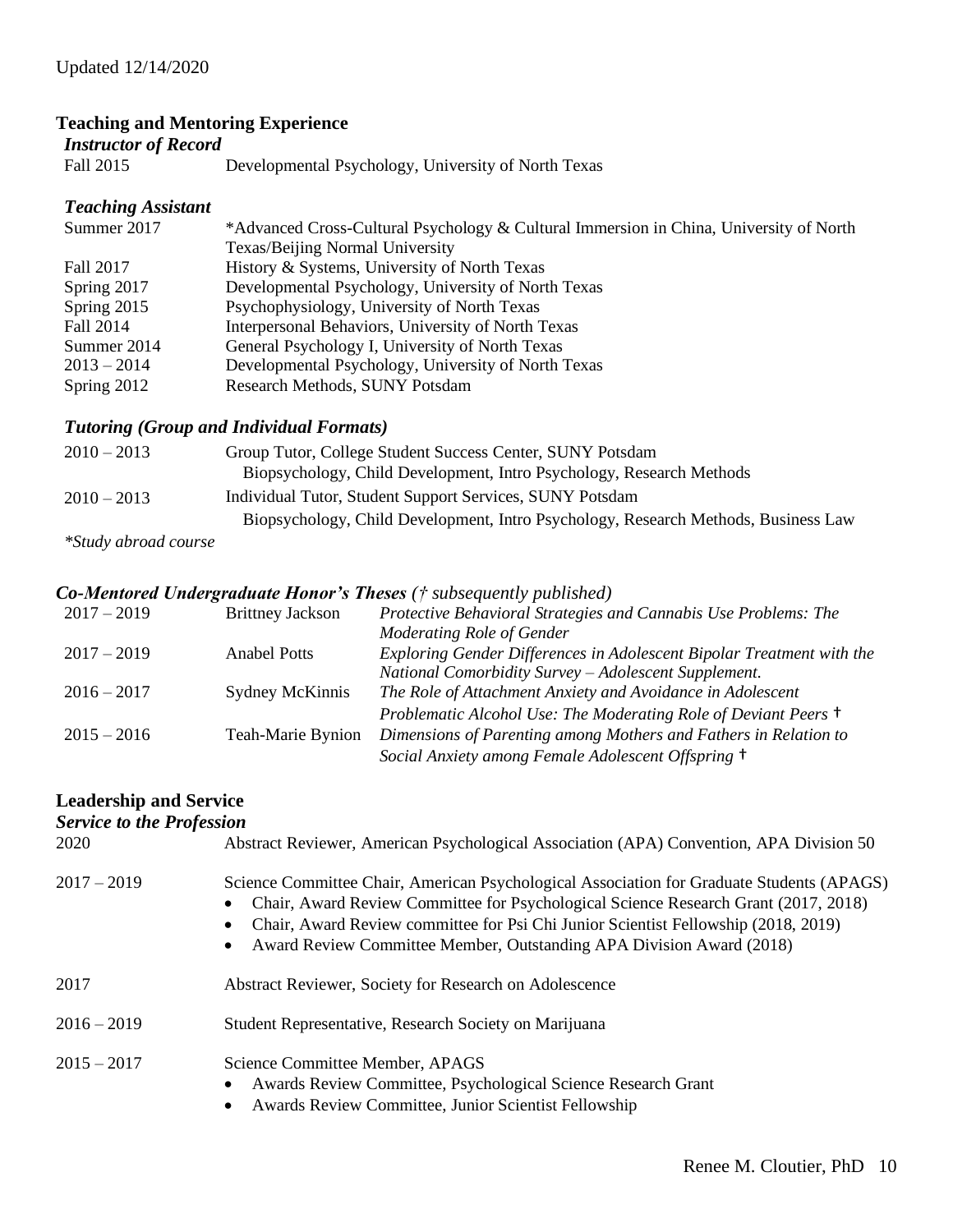- Abstract Reviewer and Awards Judge, APA Convention (2015, 2016)
- APAGS liaison, Board of Scientific Affairs (Fall, 2016)

2014 Ad Hoc Reviewer, Psychological Science Research Grant, APAGS

#### *Editorial Service*

2015 – Present Editorial Board Member, *Translational Issues in Psychological Science* 2016 Guest Associate Editor, *Translational Issues in Psychological Science* (Marijuana Special Issue) 2014 – Present Ad-Hoc Reviewer, *Drug and Alcohol Dependence*; *Addictive Behaviors*; *Psychology of Addictive Behaviors; The American Journal of Drug and Alcohol Abuse; Experimental and Clinical Psychopharmacology; Journal of Psychoactive Drugs; The Canadian Journal of Behavioural Science, Journal of Social and Clinical Psychology; Journal of Adolescence*; *Translational Issues in Psychological Science* (Trauma Special Issue; Quantitative Methods Special Issue)

#### *Service to the University and Department*

| Founding Member, Statistical Theories, Analyses, and Measurement in Psychology, University of |
|-----------------------------------------------------------------------------------------------|
| North Texas                                                                                   |
| Behavioral Science Graduate Student Representative, University of North Texas                 |
| Behavioral Science Faculty Search Committee, Graduate Student Representative, University of   |
| North Texas                                                                                   |
| Student Organizer, Psychology and Quantitative Research Symposia, University of North Texas   |
| Treasurer, Psi Chi Honor's Society, SUNY Potsdam Chapter                                      |
| President, Psychology Club, Department of Psychology, SUNY Potsdam                            |
| Vice President, Pre-Law Club, Department of Political Science, SUNY Potsdam                   |
| Treasurer, Psychology Club, Department of Psychology, SUNY Potsdam                            |
|                                                                                               |

## *Panel and Workshop Presentations in Service to the Profession*

- 5. Soicher, R., Azar, M., Arenson, M., & **Cloutier, R. M.** (2019). Peer reviewing for a scholarly journal as a graduate student [Skills Building Session Chair]. APA 2019 Convention, Chicago IL.
- 4. **Cloutier, R. M.**, & Zamboanga, B. L. (2019). Paths less traveled: Rewarding and diverse careers with a psych PhD [Panel Presentation Co-Chair]. APA 2019 Convention, Chicago IL.
- 3. **Cloutier, R. M.**, Azar, M., & Soicher, R. (2018). How to peer review for a journal as a graduate student [Skills Building Session Chair & Panelist]. APA 2018 Convention, San Francisco, CA.
- 2. Revelle, W. R., Williams, M., Fitzgerald, J. R, & **Cloutier, R. M.** (2017) Introduction to the R statistical system [Workshop Co-Chair]. APA 2017 Convention, Washington, D.C.
- 1. Fitzgerald, J., **Cloutier, R. M.**, & Krieger, M. (2017). How to peer review for a journal as a graduate student [Workshop Panelist]. APA 2017 Convention, Washington D.C.

#### *Blog Posts and Newsletters in Service to the Profession*

- 5. Arenson, M., **Cloutier, R. M.**, Loughran, T., & Fernandes, M. (2019, January). Where science meets policy part 1: Involving stakeholders in every step of your research. [http://www.gradpsychblog.org/where-science-meets-policy](http://www.gradpsychblog.org/where-science-meets-policy-part-1-involving-stakeholders-in-every-step-of-your-research/#.XGg851xKiUk)[part-1-involving-stakeholders-in-every-step-of-your-research/#.XGg851xKiUk](http://www.gradpsychblog.org/where-science-meets-policy-part-1-involving-stakeholders-in-every-step-of-your-research/#.XGg851xKiUk)
- 4. Fitzgerald, J., & **Cloutier, R. M.**, (2018, June). Introducing APA's Journal Article Reporting Standards. <http://www.gradpsychblog.org/introducing-apas-journal-article-reporting-standards/#.WyrO5lVKiUk>
- 3. James, B., & **Cloutier, R. M.**, (2018, April). Graduate researchers for the win. <http://www.gradpsychblog.org/graduate-student-researchers-for-the-win/#.XGg9YlxKiUk>
- 2. Williams, M., & **Cloutier, R. M.**, (2017, September). Barriers to, and benefits of, grant writing. <http://www.gradpsychblog.org/barriers-to-and-benefits-of-grant-writing/#.WnTLmq6nGUk>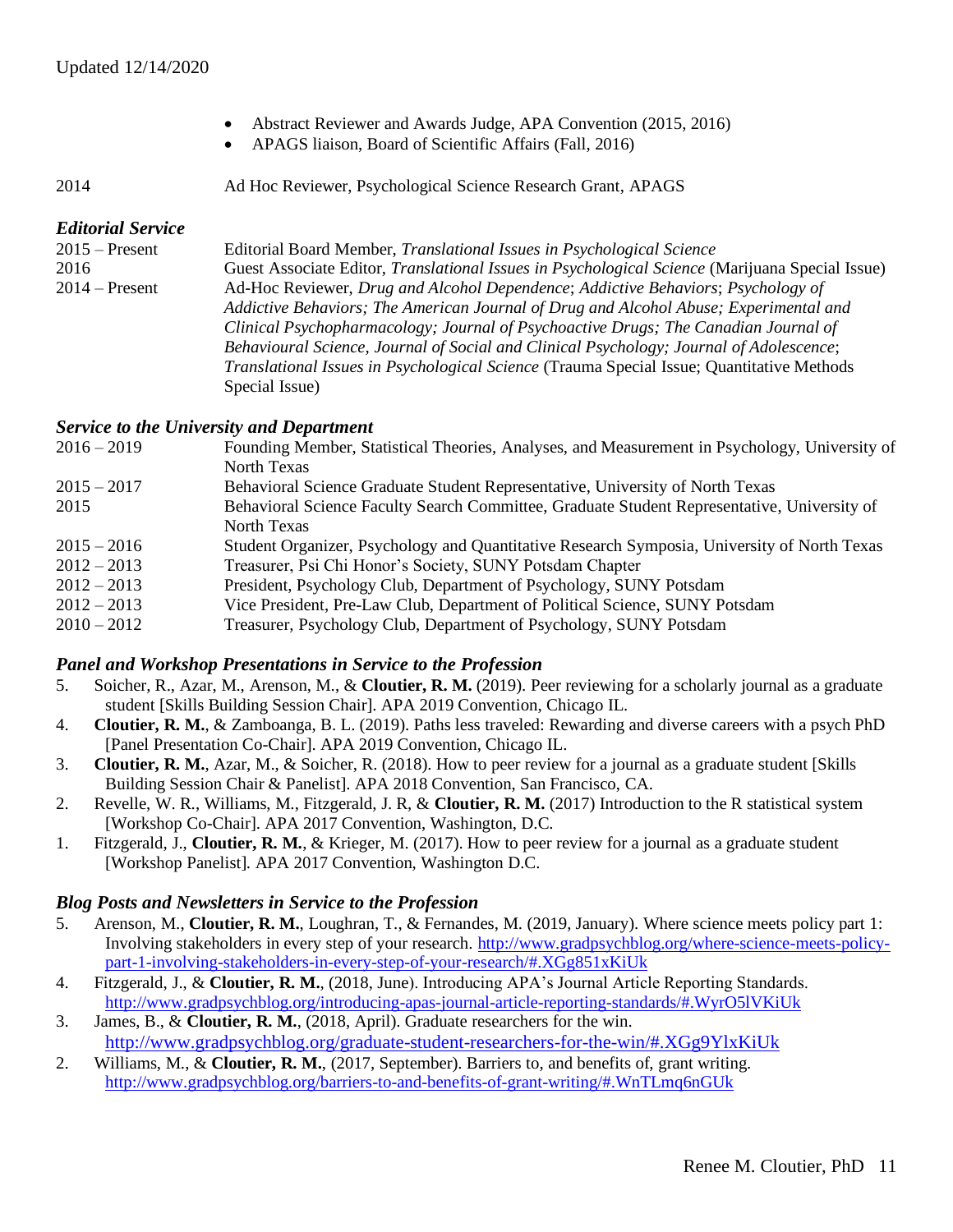1. **Cloutier, R. M.**, & Bass, E. (2016). What is the role of advanced statistics in experimental research? Division 3 Newsletter.

# *Invited Talks in Service to the University*

| 10/2020 | Finding and Applying to Postdocs, Psychology Department, University of North Texas                               |
|---------|------------------------------------------------------------------------------------------------------------------|
|         | Writing a Successful F31, Toulouse Graduate School External Funding Boot Camp, University of                     |
| 08/2018 | North Texas                                                                                                      |
|         | Analyzing Psychophysiological Data, Statistical Theory, Analysis, & Measurement in                               |
| 04/2018 | Psychology, University of North Texas                                                                            |
|         | Introduction to Grant Writing, Friday Research Group, Psychology Department, University of                       |
| 02/2018 | North Texas                                                                                                      |
|         | Introduction to Grant Writing, Family Attachment Lab (PI: Kaminski), University of North                         |
| 11/2017 | Texas                                                                                                            |
| 04/2017 | Grant Panelist, Friday Research Group, Psychology Department, University of North Texas                          |
| 02/2017 | Data Blitz, Friday Research Group, Psychology Department, University of North Texas                              |
| 10/2015 | Submitting a F31, Friday Research Group, Psychology Department, University of North Texas                        |
|         | Getting into Graduate School Graduate Student Panel, Psi Chi, Psychology Department,                             |
| 10/2015 | University of North Texas                                                                                        |
|         | Getting into Graduate School Graduate Student Panel, Psi Chi, Psychology Department,                             |
| 09/2014 | University of North Texas                                                                                        |
|         | <b>Advanced Statistical and Research Training</b>                                                                |
| 2020    | Analysis of Intensive Longitudinal Data: Experience Sampling & Ecological Momentary                              |
|         | Assessment, American Psychological Association Advanced Training Institute                                       |
| 2020    | $D_{\text{cyc}}$ $\lambda_{\text{cyc}}$ $(M_{\alpha t}, D_{\text{cyc}})$ $\lambda_{\text{tct}}$ $C_{\text{cyc}}$ |

|      | <i>Assessment</i> , American Psychological Association Advanced Training Institute                                                            |
|------|-----------------------------------------------------------------------------------------------------------------------------------------------|
| 2020 | <i>Psychometrics (Matt Diemer), Stats Camp</i>                                                                                                |
| 2019 | Embracing Diversity: Multiple Strategies to Engage Communities & Sustain Relationships in<br>Research, The Pennsylvania State University      |
| 2019 | Mixed-Effects Location Scale Modeling (Donald Hedeker), The Pennsylvania State University<br>Summer Institute                                 |
| 2019 | European Drugs Summer School, European Monitoring Centre for Drugs and Drug Addiction<br>(EMCDDA)/ Lisbon University, Portugal                |
| 2019 | Consensual Qualitative Research Workshop (Clara Hill), University of North Texas                                                              |
| 2017 | Building Methods for Evaluating Social Context Effects in the Lab (Kris Anderson), University<br>of North Texas                               |
| 2017 | International Summer School on Developmental Psychology, Society for Research on<br>Adolescence (SRA/ERA)/ University of Utrecht, Netherlands |
| 2016 | Summer Institute on Alcohol, Drugs and Addiction, University of Amsterdam, Netherlands<br>Graduate School of Social Sciences                  |
| 2015 | Multilevel Modeling of Non-Normal Data (Donald Hedeker), Temple University, Statistical<br>Horizons                                           |
| 2015 | Alternatives to Statistical Significance Testing, University of North Texas Advances in<br>Research Design Symposium                          |
| 2014 | Factor Analysis, Canonical Correlations, Bootstrapping, University of North Texas Advances<br>in Research Design Symposium                    |
| 2014 | Salivary Bioscience Training-I (Doug Granger), Arizona State University, Salimetrics, Inc.                                                    |
|      |                                                                                                                                               |

# *Other Relevant Experience*

| 2019 | Content Developer, Pearson Publishing, Supervisors: Dr. Ellen-Leen Feldner & Dr. Matthew Feldner |
|------|--------------------------------------------------------------------------------------------------|
|      |                                                                                                  |

• Textbook/Instructor Manual: *1 st Edition Abnormal Psychology textbook*